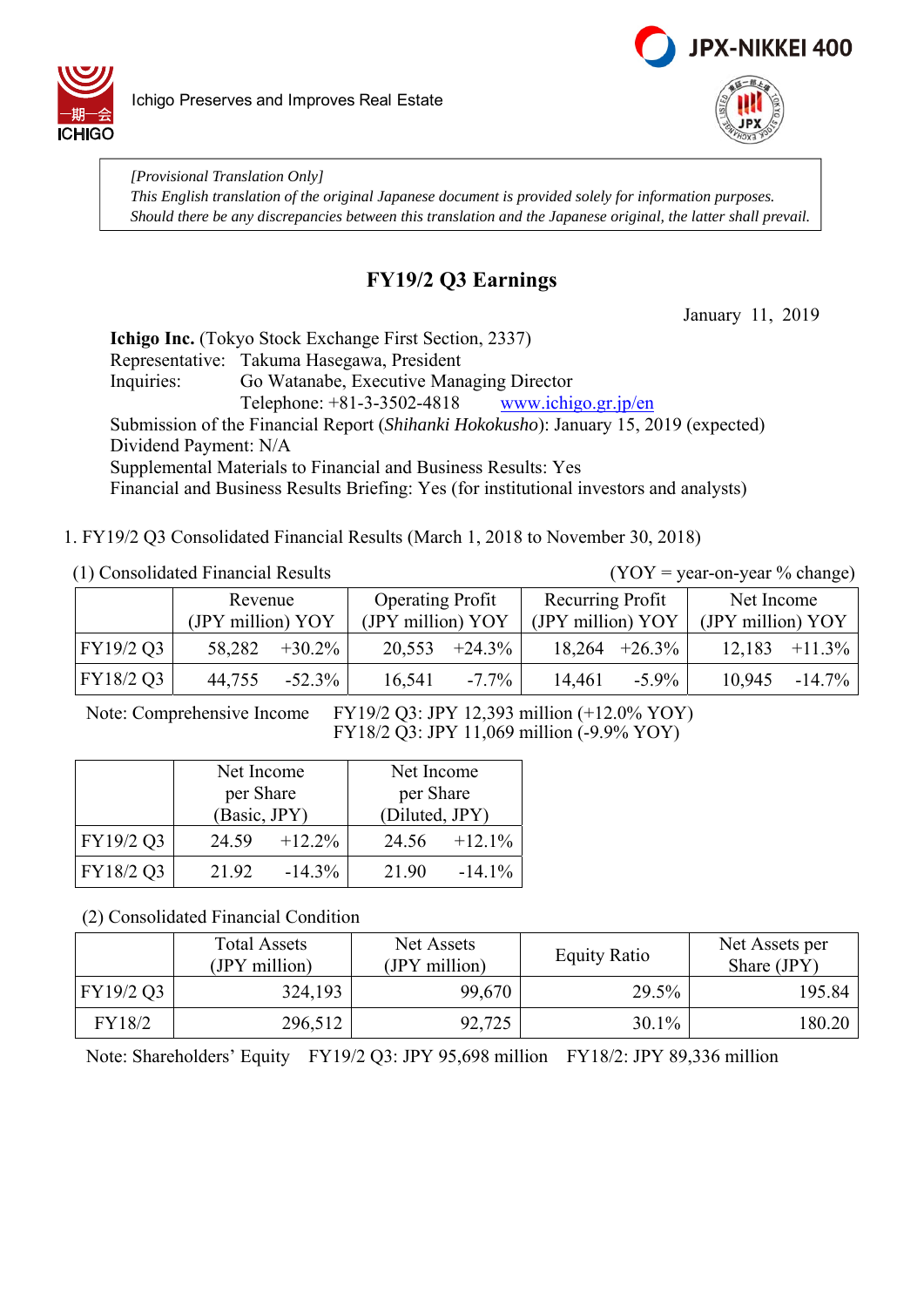### (3) Consolidated Cash Flows

|           | Cash Flows from<br>Operations<br>(JPY million) | Cash Flows from<br>Investments<br>(JPY million) | Cash Flows from<br>Financing<br>(JPY million) | Cash and Cash<br>Equivalents<br>(JPY million) |
|-----------|------------------------------------------------|-------------------------------------------------|-----------------------------------------------|-----------------------------------------------|
| FY19/2 Q3 | 3,469                                          | $-12,142$                                       | 14,026                                        | 39,874                                        |
| FY18/2 Q3 | 8,015                                          | $-3,342$                                        | 647                                           | 45,858                                        |

Note: Cash Flows from Operations excluding impact of growth in Real Estate for Sale FY19/2 Q3: JPY 21,109 million FY18/2 Q3: JPY19,434 million

### 2. Dividends

|            | Dividend per Share (JPY) |                                       |                          |        |       | Total<br>Payout Ratio |                | Dividend on         |
|------------|--------------------------|---------------------------------------|--------------------------|--------|-------|-----------------------|----------------|---------------------|
|            | First                    | Second                                | Third                    | Fourth | Total | Dividend              | (Consolidated) | <b>Equity Ratio</b> |
|            |                          | Quarter   Quarter   Quarter   Quarter |                          |        |       | (JPY million)         |                | (Consolidated)      |
| FY18/2     | —                        | —                                     | $\overline{\phantom{0}}$ |        |       | 2,974                 | 21.3%          | 3.5%                |
| FY19/2     |                          |                                       |                          |        |       |                       | 23.3%          |                     |
| (Forecast) |                          | –                                     | $\overline{\phantom{0}}$ |        |       |                       |                |                     |

Revisions to the previously announced forecast: None

### 3. FY19/2 Full-Year Consolidated Earnings Forecast (March 1, 2018 to February 28, 2019)

 $(YOY = year-on-year % change)$ 

|        | <b>Operating Profit</b><br>(JPY million) YOY |           | Recurring Profit<br>(JPY million) YOY |           | Net Income<br>(JPY million) YOY |          | Net Income per<br>Share (JPY) |          |
|--------|----------------------------------------------|-----------|---------------------------------------|-----------|---------------------------------|----------|-------------------------------|----------|
| FY19/2 | 25,000                                       | $+19.9\%$ | 22,000                                | $+14.7\%$ | 15,000                          | $+7.0\%$ | 30.10                         | $+7.0\%$ |

Revisions to the previously announced forecast: None

- Note: Ichigo provides a full-year earnings forecast, but not a half-year forecast, because Ichigo believes the longer full-year forecast is more consistent with global best practice and the focus of Japan's Corporate Governance Code on growing long-term sustainable corporate value. In addition, Ichigo is focused on growing earnings (not revenue), with a particular focus on growing long-term EPS, so from this year Ichigo is not issuing a Revenue forecast.
- 4. Other

| (1) Changes in significant consolidated subsidiaries<br>(material changes in scope of consolidation):                                                                                                                                                                                                                                                                       | <b>Yes</b>               |
|-----------------------------------------------------------------------------------------------------------------------------------------------------------------------------------------------------------------------------------------------------------------------------------------------------------------------------------------------------------------------------|--------------------------|
| New subsidiaries $(1)$ :                                                                                                                                                                                                                                                                                                                                                    | Hakata GK Tokumei Kumiai |
| Subsidiaries removed from consolidation:                                                                                                                                                                                                                                                                                                                                    | None                     |
| (2) Special accounting treatments applied to                                                                                                                                                                                                                                                                                                                                |                          |
| consolidated financial statements:                                                                                                                                                                                                                                                                                                                                          | <b>Yes</b>               |
| (2) $\bigcap$ $\bigcap$ $\bigcap$ $\bigcup$ $\bigcup$ $\bigcup$ $\bigcup$ $\bigcup$ $\bigcup$ $\bigcup$ $\bigcup$ $\bigcup$ $\bigcup$ $\bigcup$ $\bigcup$ $\bigcup$ $\bigcup$ $\bigcup$ $\bigcup$ $\bigcup$ $\bigcup$ $\bigcup$ $\bigcup$ $\bigcup$ $\bigcup$ $\bigcup$ $\bigcup$ $\bigcup$ $\bigcup$ $\bigcup$ $\bigcup$ $\bigcup$ $\bigcup$ $\bigcup$ $\bigcup$ $\bigcup$ |                          |

(3) Changes in accounting standards/principles, changes in accounting estimates, and revisions to previous financial statements

| (i) Changes in accounting standards/principles:             | None |
|-------------------------------------------------------------|------|
| (ii) Changes in accounting principles other than the above: | None |
| (iii) Changes in accounting estimates:                      | None |
| (iv) Revisions of previous financial statements:            | None |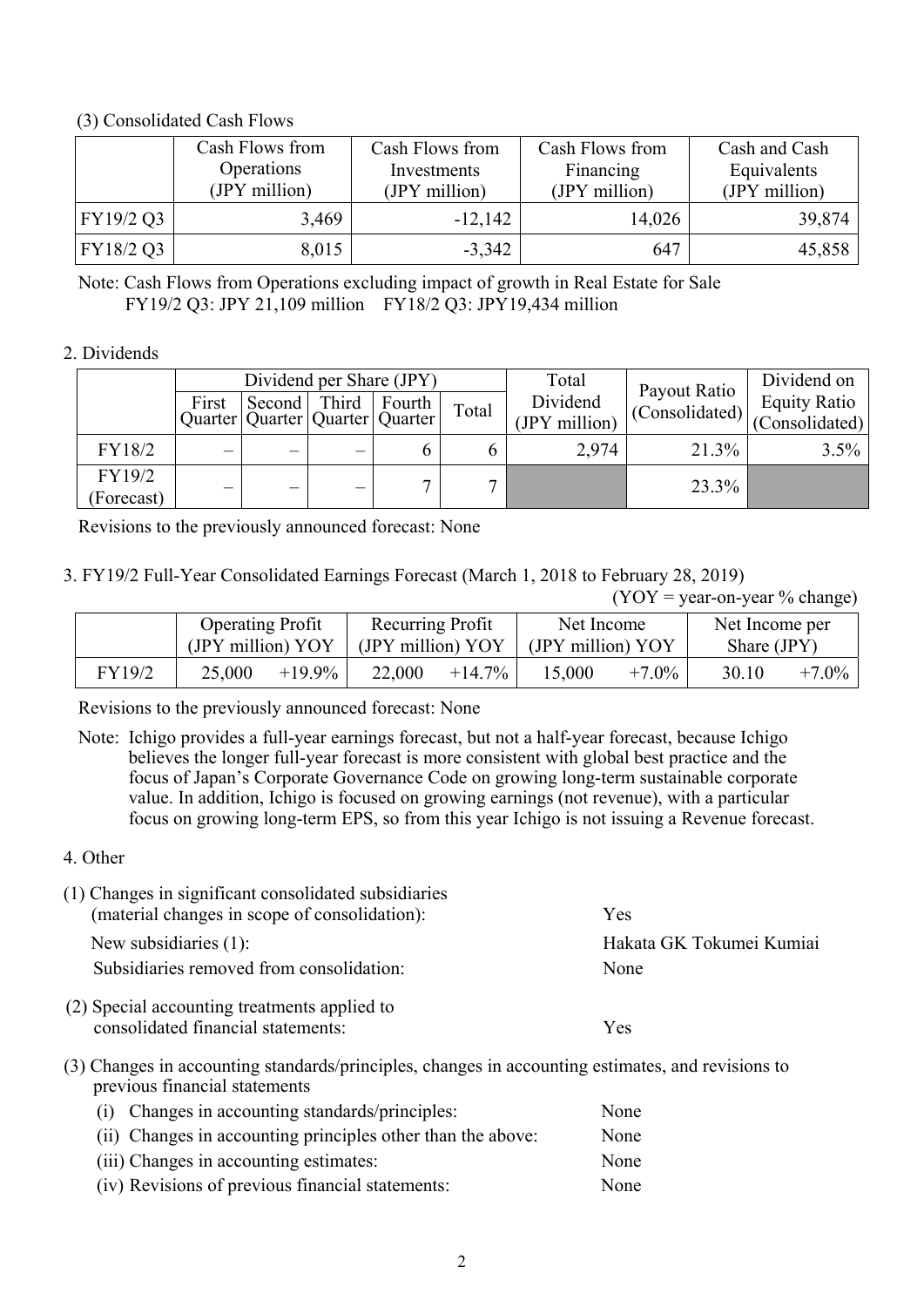### (4) Number of outstanding common shares

(i) Number of outstanding shares including treasury shares

| FY19/2 Q3:                     | 504,849,800                                |
|--------------------------------|--------------------------------------------|
| FY18/2:                        | 504,484,200                                |
| (ii) Number of treasury shares |                                            |
| FY19/2 Q3:                     | 16,186,500                                 |
| FY18/2:                        | 8,706,500                                  |
|                                | (iii) Average number of outstanding shares |
| FY19/2 Q3:                     | 495, 435, 833                              |
| FY18/2 Q3:                     | 499,399,433                                |

### Note on Appropriate Use of Forecasts

Forward-looking statements contained in these materials are based on judgments regarding information that was available to Ichigo as of the announcement date. However, these statements involve risk and uncertainties, and actual earnings may differ significantly from the indicated forecasts.

#### Segment Information

Asset Management generates fee income via the management of Ichigo Office (8975), Ichigo Hotel (3463), Ichigo Green (9282), and providing real estate services related to real estate acquisition, operations, and disposition.

Value-Add preserves and improves real estate. Ichigo receives rental income during the period it carries out its value-add, along with earning gains on sale that reflect the real estate's higher value after the value-add is complete.

Clean Energy is utility-scale solar power production that supplies clean energy and brings productive use to idle land.

Note: From FY19/2, the Other segment has been eliminated and its remaining items allocated to other segments or treated as adjustments, because Ichigo finished selling off the legacy overseas private equity assets that had been the material constituents of Other in FY18/2. To facilitate comparison to FY19/2, the FY18/2 data on pp. 17 & 19 have thus been restated with the Other segment eliminated.

### Change in Accounting Treatment of Non-Recourse Loan Expenses from Cost of Goods Sold to Non-Operating Expenses

From FY19/2, non-recourse loan interest expenses (and related costs) are treated as Non-Operating Expenses instead of as Cost of Goods Sold. Treating them as the equivalent of corporate loan interest expenses (i.e., Non-Operating Expenses) will unify and simplify their accounting treatment.

To facilitate comparison to FY19/2, the FY18/2 data on pp. 1 & 7-15 have thus been restated to reflect this change in accounting treatment. Cost of Goods Sold thus decreases by JPY 825 million and Gross Profit and Operating Profit each increase by JPY 825 million. Within Non-Operating Expenses, Interest Expense, Debt-Financing Related Fees, Mark-to-Market Loss on Long-Term Interest Rate Hedges, and Other increase by JPY 749 million, JPY 46 million, JPY 27 million, and JPY 2 million, respectively. Within Cash Flows from Operations, Interest Expense, Decrease (Increase) in Prepaid Expenses, Increase (Decrease) in Accrued Expenses, Other, and Interest Expense Paid increase by JPY 749 million, JPY 147 million, JPY 219 million, JPY 46 million, and JPY 867 million, respectively.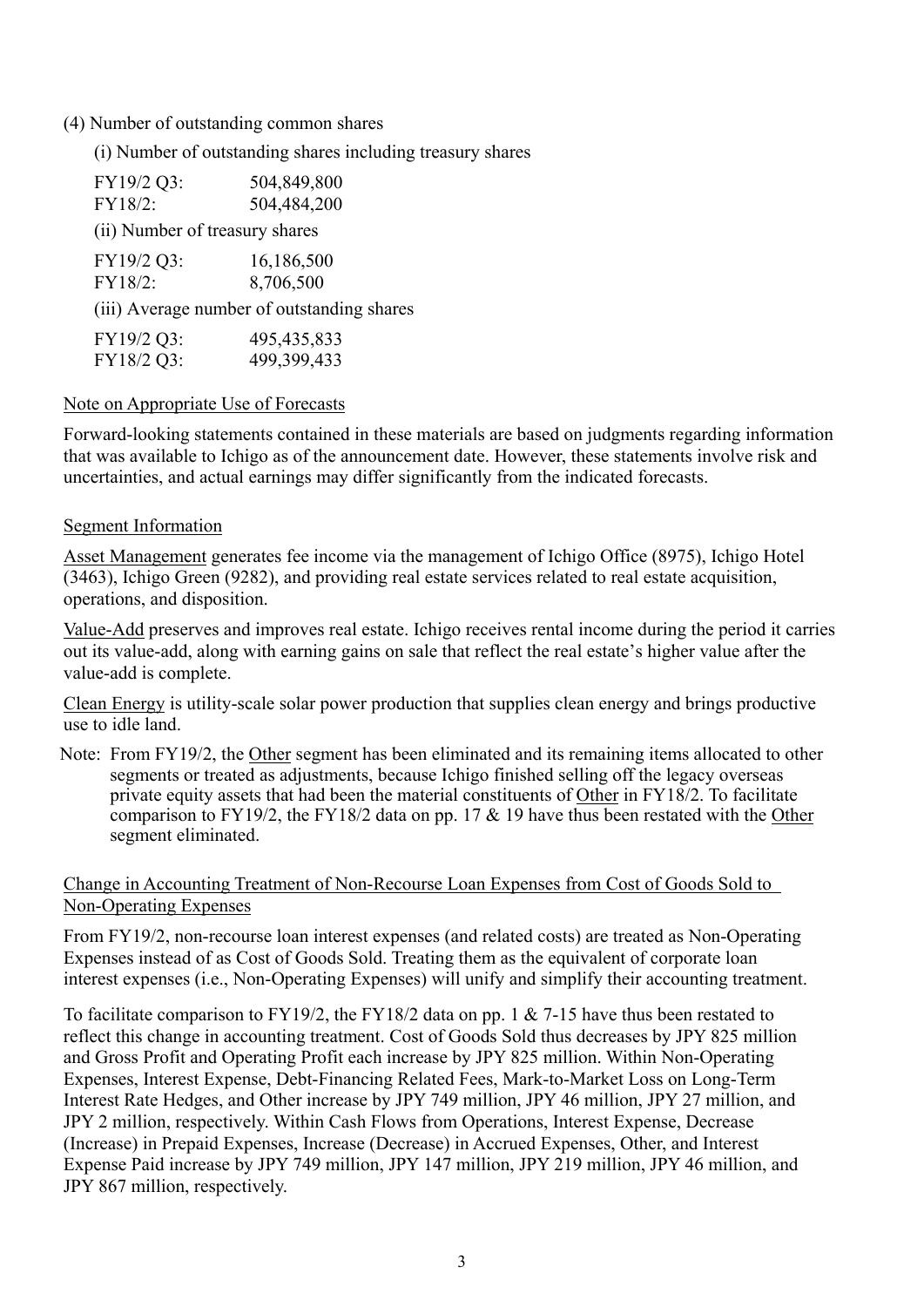| <b>Consolidated Balance Sheet (FY19/2 Q3)</b> |  |
|-----------------------------------------------|--|
|                                               |  |

|                                                                  |                | (JPY million)  |
|------------------------------------------------------------------|----------------|----------------|
|                                                                  | FY18/2         | FY19/2 Q3      |
|                                                                  | (Feb 28, 2018) | (Nov 30, 2018) |
| <b>Assets</b>                                                    |                |                |
| <b>Current Assets</b>                                            |                |                |
| Cash and cash equivalents<br>Trade notes and accounts receivable | 45,510         | 45,067         |
|                                                                  | 1,097          | 1,440          |
| Operational loan investments                                     | 1,324          | 1,324          |
| Operational securities investments<br>Real estate for sale       | 2              | 5,166          |
| Deferred tax assets                                              | 180,789        | 192,786<br>344 |
| Other                                                            | 342            |                |
| Less: allowance for doubtful accounts                            | 2,643<br>$-28$ | 1,674<br>$-2$  |
|                                                                  |                |                |
| <b>Total Current Assets</b><br><b>Fixed Assets</b>               | 231,681        | 247,802        |
|                                                                  |                |                |
| <b>Property, Plant, and Equipment</b>                            |                |                |
| Buildings and structures                                         | 14,273         | 16,698         |
| Depreciation                                                     | $-3,673$       | $-4,061$       |
| Buildings and structures (net)                                   | 10,600         | 12,636         |
| Solar power plant equipment                                      | 20,895         | 20,919         |
| Depreciation                                                     | $-1,122$       | $-1,906$       |
| Solar power plant equipment (net)                                | 19,773         | 19,013         |
| Land                                                             | 26,993         | 34,340         |
| Buildings under construction                                     | 97             | 800            |
| Solar power plants under construction                            | 969            | 2,497          |
| Other                                                            | 483            | 552            |
| Depreciation                                                     | $-359$         | $-388$         |
| Other (net)                                                      | 124            | 163            |
| <b>Total Property, Plant, and Equipment</b>                      | 58,558         | 69,452         |
| <b>Intangible Assets</b>                                         |                |                |
| Goodwill                                                         | 1,600          | 1,459          |
| Leasehold rights                                                 | 135            | 316            |
| Other                                                            | 233            | 286            |
| <b>Total Intangible Assets</b>                                   | 1,968          | 2,062          |
| <b>Investments and Other Assets</b>                              |                |                |
| Securities investments                                           | 2,184          | 2,332          |
| Long-term loans receivable                                       | 10             | 10             |
| Deferred tax assets                                              | 68             | 145            |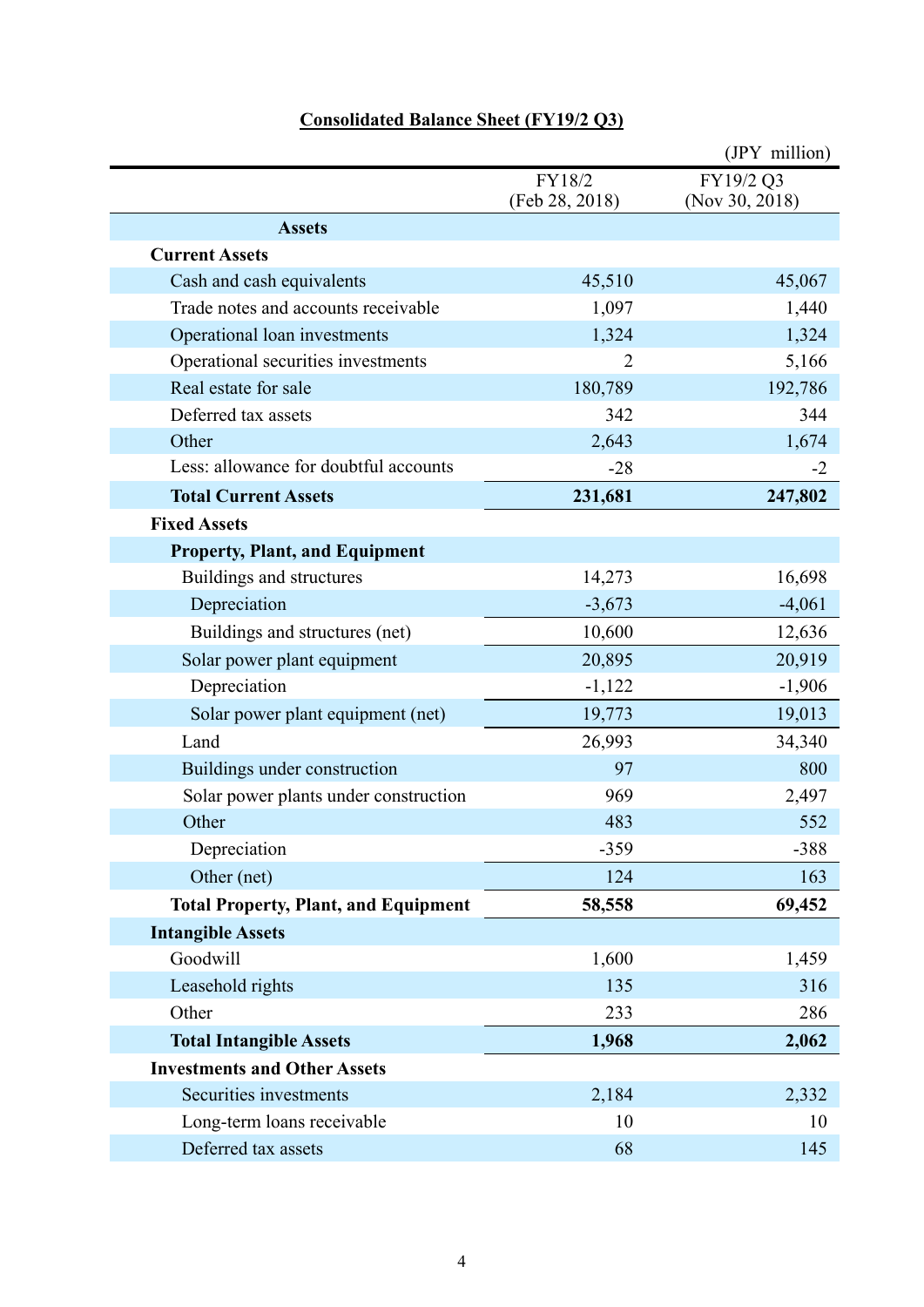|                                           |                | (JPY million)  |
|-------------------------------------------|----------------|----------------|
|                                           | FY18/2         | FY19/2 Q3      |
|                                           | (Feb 28, 2018) | (Nov 30, 2018) |
| Other                                     | 2,132          | 2,479          |
| Less: allowance for doubtful accounts     | $-91$          | $-91$          |
| <b>Total Investments and Other Assets</b> | 4,303          | 4,876          |
| <b>Total Fixed Assets</b>                 | 64,831         | 76,391         |
| <b>Total Assets</b>                       | 296,512        | 324,193        |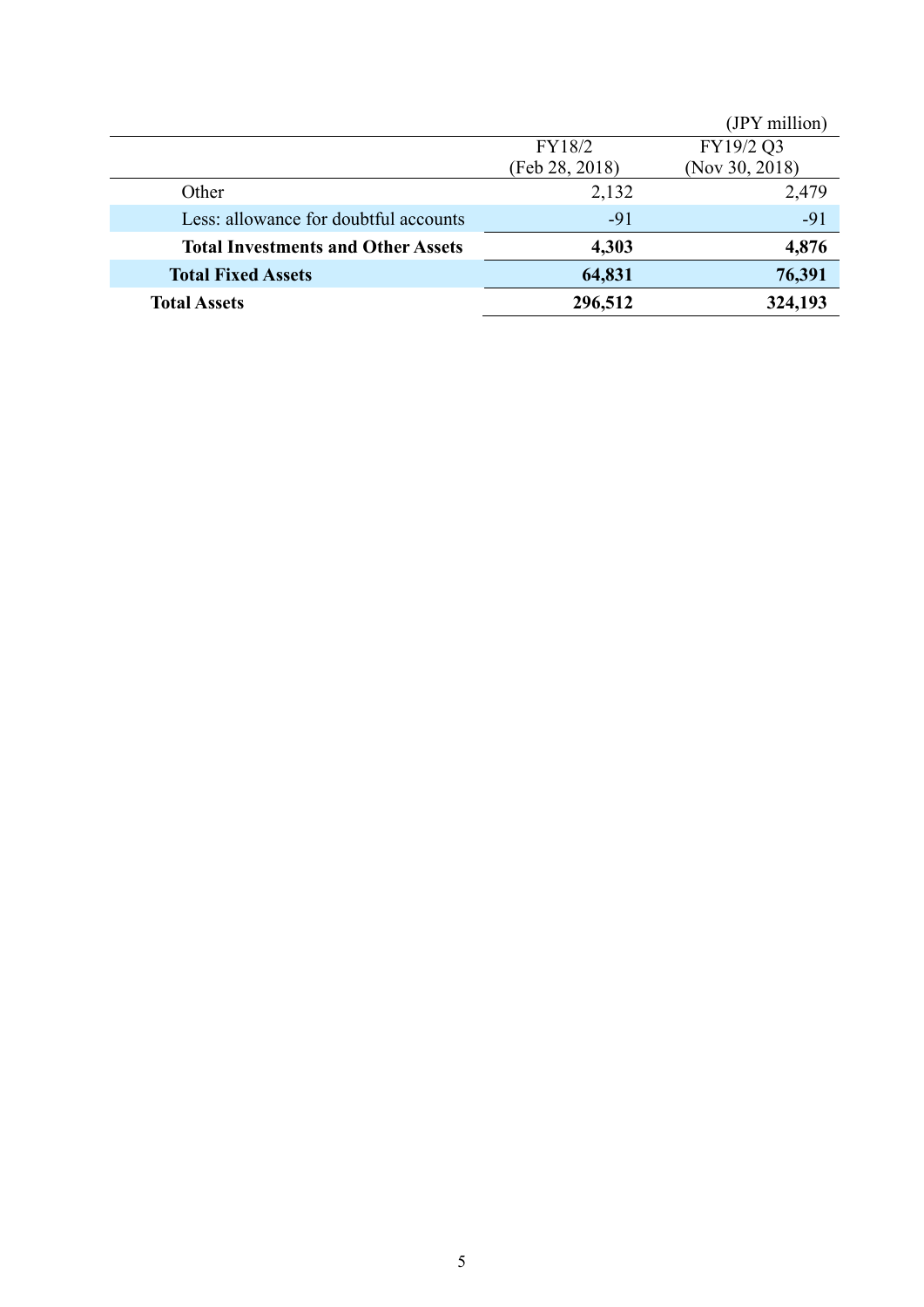|                                                               |                          | (JPY million)               |
|---------------------------------------------------------------|--------------------------|-----------------------------|
|                                                               | FY18/2<br>(Feb 28, 2018) | FY19/2 Q3<br>(Nov 30, 2018) |
| <b>Liabilities</b>                                            |                          |                             |
| <b>Current Liabilities</b>                                    |                          |                             |
| Short-term loans                                              | 1,042                    | 6,096                       |
| Bonds (due within one year)                                   | 112                      | 112                         |
| Long-term loans (due within one<br>year)                      | 4,449                    | 7,938                       |
| Long-term non-recourse loans (due<br>within one year)         | 3,921                    | 1,687                       |
| Income taxes payable                                          | 1,609                    | 3,353                       |
| Deferred tax liabilities                                      | 494                      | 482                         |
| Accrued bonuses                                               | 34                       | 495                         |
| Other current liabilities                                     | 4,652                    | 3,916                       |
| <b>Total Current Liabilities</b>                              | 16,316                   | 24,082                      |
| <b>Long-Term Liabilities</b>                                  |                          |                             |
| <b>Bonds</b>                                                  | 520                      | 534                         |
| Long-term loans                                               | 112,366                  | 135,348                     |
| Long-term non-recourse loans                                  | 63,588                   | 54,043                      |
| Deferred tax liabilities                                      | 1,744                    | 1,734                       |
| Long-term security deposits<br>received                       | 8,492                    | 8,038                       |
| Other long-term liabilities                                   | 758                      | 742                         |
| <b>Total Long-Term Liabilities</b><br>187,470                 |                          | 200,440                     |
| <b>Total Liabilities</b>                                      | 203,787                  | 224,523                     |
| <b>Net Assets</b>                                             |                          |                             |
| <b>Shareholders' Equity</b>                                   |                          |                             |
| Capital                                                       | 26,723                   | 26,806                      |
| Capital reserve                                               | 11,113                   | 11,191                      |
| Retained earnings                                             | 54,324                   | 63,540                      |
| Treasury shares                                               | $-2,995$                 | $-5,838$                    |
| <b>Total shareholders' equity</b>                             | 89,165                   | 95,700                      |
| <b>Accumulated Other Comprehensive</b><br><b>Income</b>       |                          |                             |
| Valuation gain (loss) on other<br>securities                  | 543                      | 352                         |
| Deferred gain (loss) on long-term<br>interest rate hedges     | $-372$                   | $-354$                      |
| <b>Total Accumulated Other</b><br><b>Comprehensive Income</b> | 171                      | $-1$                        |
| <b>Stock Options</b>                                          | 666                      | 776                         |
| <b>Minority Interests</b>                                     | 2,722                    | 3,195                       |
| <b>Total Net Assets</b>                                       | 92,725                   | 99,670                      |
| <b>Total Liabilities and Net Assets</b>                       | 296,512                  | 324,193                     |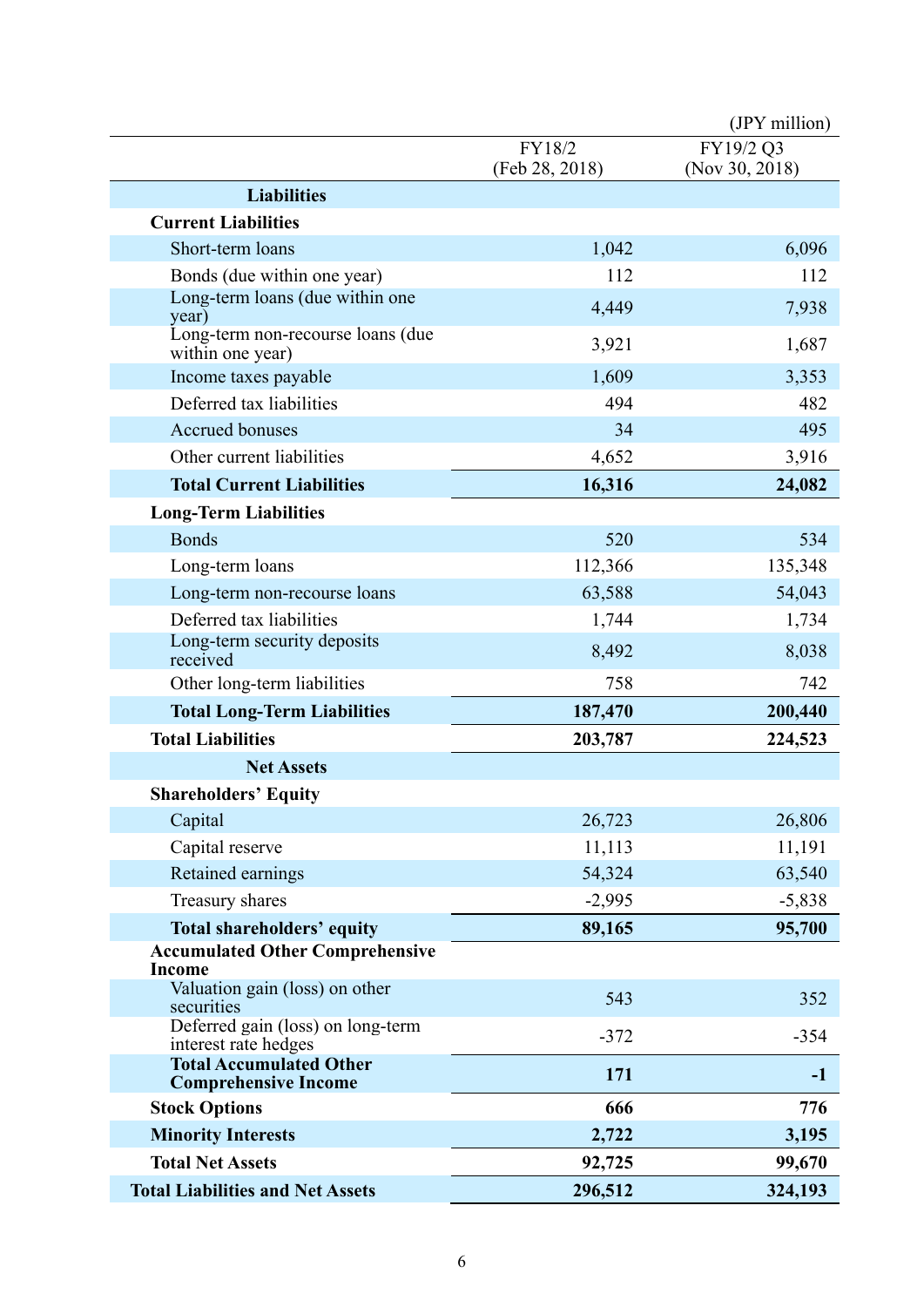# **Consolidated Income Statement (FY19/2 Q3)**

|                                                                |                                                | (JPY million)                                  |
|----------------------------------------------------------------|------------------------------------------------|------------------------------------------------|
|                                                                | FY18/2 Q3<br>(Mar 1, 2017)<br>to Nov 30, 2017) | FY19/2 Q3<br>(Mar 1, 2018)<br>to Nov 30, 2018) |
| <b>Revenue</b>                                                 | 44,755                                         | 58,282                                         |
| <b>Cost of Goods Sold</b>                                      | 24,597                                         | 33,332                                         |
| <b>Gross Profit</b>                                            | 20,158                                         | 24,950                                         |
| SG&A                                                           | 3,617                                          | 4,396                                          |
| <b>Operating Profit</b>                                        | 16,541                                         | 20,553                                         |
| <b>Non-Operating Income</b>                                    |                                                |                                                |
| Interest income                                                | $\overline{3}$                                 | $\overline{2}$                                 |
| Dividend income                                                | 52                                             | 62                                             |
| Valuation gain on foreign currency                             |                                                | 49                                             |
| Mark-to-market gain on long-term<br>interest rate hedges       | $\mathbf{1}$                                   | 5                                              |
| Other                                                          | 104                                            | 31                                             |
| <b>Total Non-Operating Income</b>                              | 160                                            | 151                                            |
| <b>Non-Operating Expenses</b>                                  |                                                |                                                |
| Interest expense                                               | 1,674                                          | 1,742                                          |
| Mark-to-market loss on long-term<br>interest rate hedges       | 262                                            | 220                                            |
| Debt financing-related fees                                    | 205                                            | 295                                            |
| Other                                                          | 97                                             | 183                                            |
| <b>Total Non-Operating Expenses</b>                            | 2,240                                          | 2,441                                          |
| <b>Recurring Profit</b>                                        | 14,461                                         | 18,264                                         |
| <b>Extraordinary Gains</b>                                     |                                                |                                                |
| Gains on sale of securities investments                        |                                                | $\overline{2}$                                 |
| Gains on sale of shares in affiliates                          | 1,221                                          |                                                |
| Other                                                          | 41                                             |                                                |
| <b>Total Extraordinary Gains</b>                               | 1,263                                          | $\overline{2}$                                 |
| <b>Extraordinary Losses</b>                                    |                                                |                                                |
| Loss on disposal of fixed assets                               | 11                                             |                                                |
| Impairment loss                                                | 327                                            |                                                |
| <b>Total Extraordinary Losses</b>                              | 338                                            |                                                |
| <b>Pre-Tax Net Income</b>                                      | 15,385                                         | 18,266                                         |
| <b>Income Taxes</b>                                            | 4,381                                          | 5,700                                          |
| <b>Pre-Minority Interest Net Income</b>                        | 11,003                                         | 12,566                                         |
| <b>Net Income Attributable to Minority</b><br><b>Interests</b> | 57                                             | 383                                            |
| <b>Net Income</b>                                              | 10,945                                         | 12,183                                         |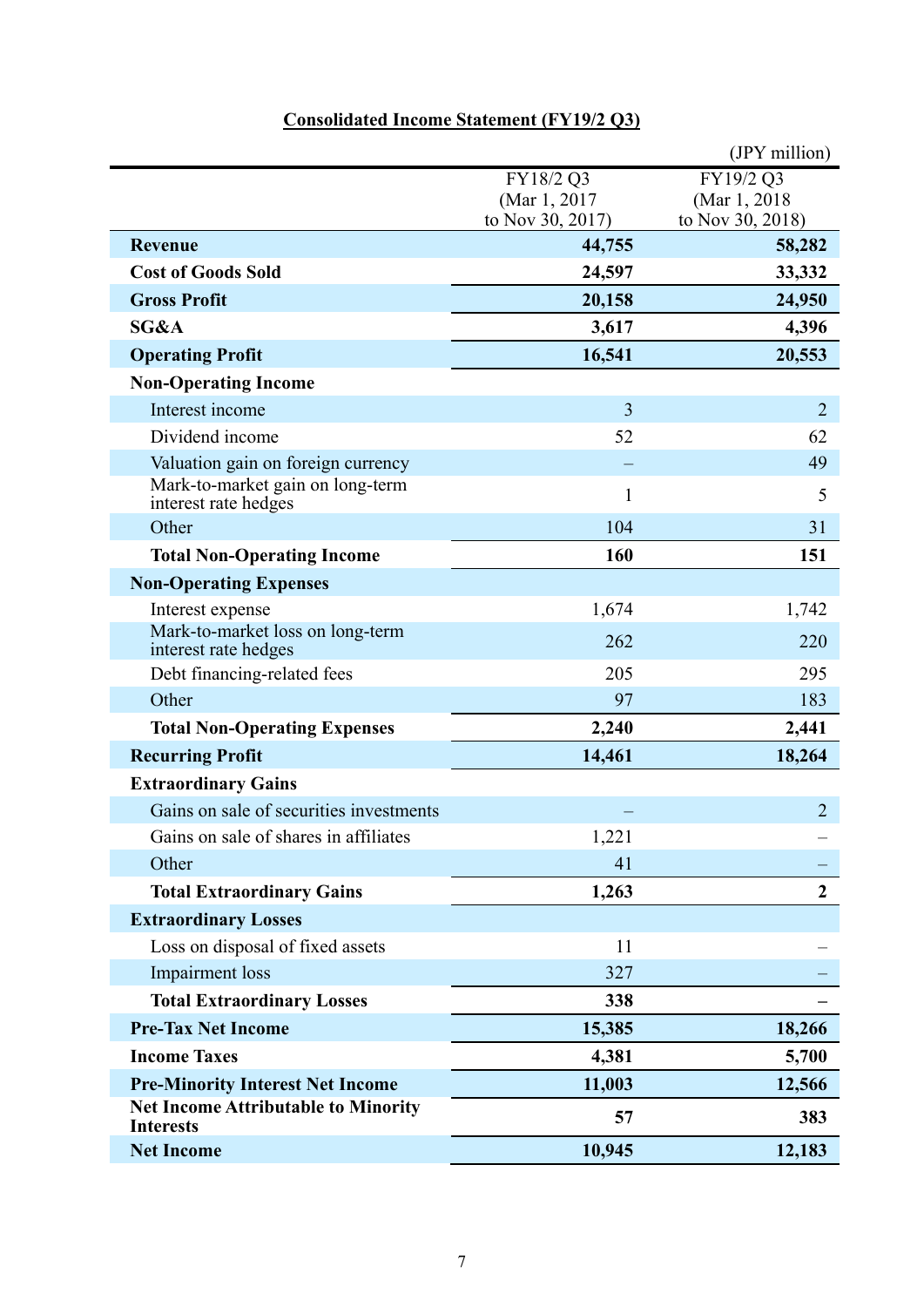|                                                                |                                   | (JPY million)                     |
|----------------------------------------------------------------|-----------------------------------|-----------------------------------|
|                                                                | FY18/2 Q3                         | FY19/2 Q3                         |
|                                                                | (Sep 1, 2017)<br>to Nov 30, 2017) | (Sep 1, 2018)<br>to Nov 30, 2018) |
| Revenue                                                        | 11,369                            | 32,198                            |
| <b>Cost of Goods Sold</b>                                      | 6,810                             | 19,702                            |
| <b>Gross Profit</b>                                            | 4,558                             | 12,495                            |
| SG&A                                                           | 1,254                             | 1,524                             |
| <b>Operating Profit</b>                                        | 3,304                             | 10,971                            |
| <b>Non-Operating Income</b>                                    |                                   |                                   |
| Interest income                                                |                                   |                                   |
| Dividend income                                                | 25                                | 34                                |
| Valuation gain on foreign currency                             |                                   | 26                                |
| Mark-to-market gain on long-term<br>interest rate hedges       | 76                                |                                   |
| Other                                                          | 74                                | 3                                 |
| <b>Total Non-Operating Income</b>                              | 176                               | 64                                |
| <b>Non-Operating Expenses</b>                                  |                                   |                                   |
| Interest expense                                               | 563                               | 602                               |
| Mark-to-market loss on long-term<br>interest rate hedges       |                                   | 241                               |
| Debt financing-related fees                                    | 9                                 | 52                                |
| Other                                                          | 9                                 | 168                               |
| <b>Total Non-Operating Expenses</b>                            | 582                               | 1,066                             |
| <b>Recurring Profit</b>                                        | 2,898                             | 9,970                             |
| <b>Extraordinary Gains</b>                                     |                                   |                                   |
| Other                                                          | 41                                |                                   |
| <b>Total Extraordinary Gains</b>                               | 41                                |                                   |
| <b>Extraordinary Losses</b>                                    |                                   |                                   |
| Impairment loss                                                | 327                               |                                   |
| <b>Total Extraordinary Losses</b>                              | 327                               |                                   |
| <b>Pre-Tax Net Income</b>                                      | 2,613                             | 9,970                             |
| <b>Income Taxes</b>                                            | 519                               | 3,059                             |
| <b>Pre-Minority Interest Net Income</b>                        | 2,093                             | 6,911                             |
| <b>Net Income Attributable to Minority</b><br><b>Interests</b> | 21                                | 336                               |
| <b>Net Income</b>                                              | 2,071                             | 6,574                             |

# **Consolidated Income Statement (FY19/2 Q3 Stand-Alone)**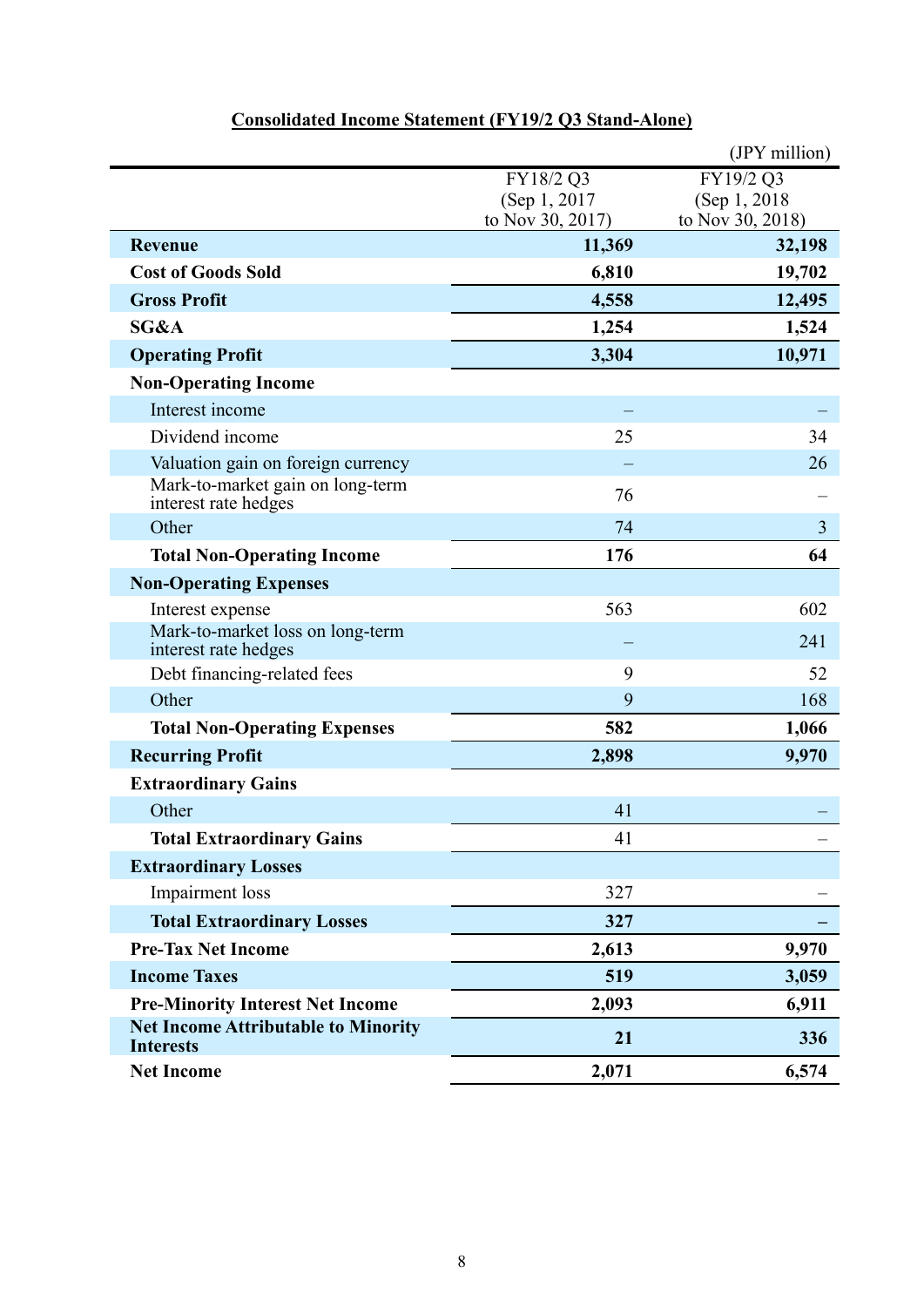|                                                            |                                                | (JPY million)                                  |  |
|------------------------------------------------------------|------------------------------------------------|------------------------------------------------|--|
|                                                            | FY18/2 Q3<br>(Mar 1, 2017)<br>to Nov 30, 2017) | FY19/2 Q3<br>(Mar 1, 2018)<br>to Nov 30, 2018) |  |
| <b>Pre-Minority Interest Net Income</b>                    | 11,003                                         | 12,566                                         |  |
| <b>Other Comprehensive Income</b>                          |                                                |                                                |  |
| Valuation gain(loss) on other securities                   | 133                                            | -191                                           |  |
| Deferred gain(loss) on long-term<br>interest rate hedges   | $-22$                                          | 17                                             |  |
| Foreign currency translation<br>adjustment                 | $-45$                                          |                                                |  |
| <b>Total Other Comprehensive Income</b>                    | 65                                             | $-173$                                         |  |
| <b>Comprehensive Income</b>                                | 11,069                                         | 12,393                                         |  |
| Comprehensive income attributable to<br>shareholders       | 11,023                                         | 12,010                                         |  |
| Comprehensive income attributable to<br>minority interests | 46                                             | 383                                            |  |

# **Consolidated Statement of Comprehensive Income (FY19/2 Q3)**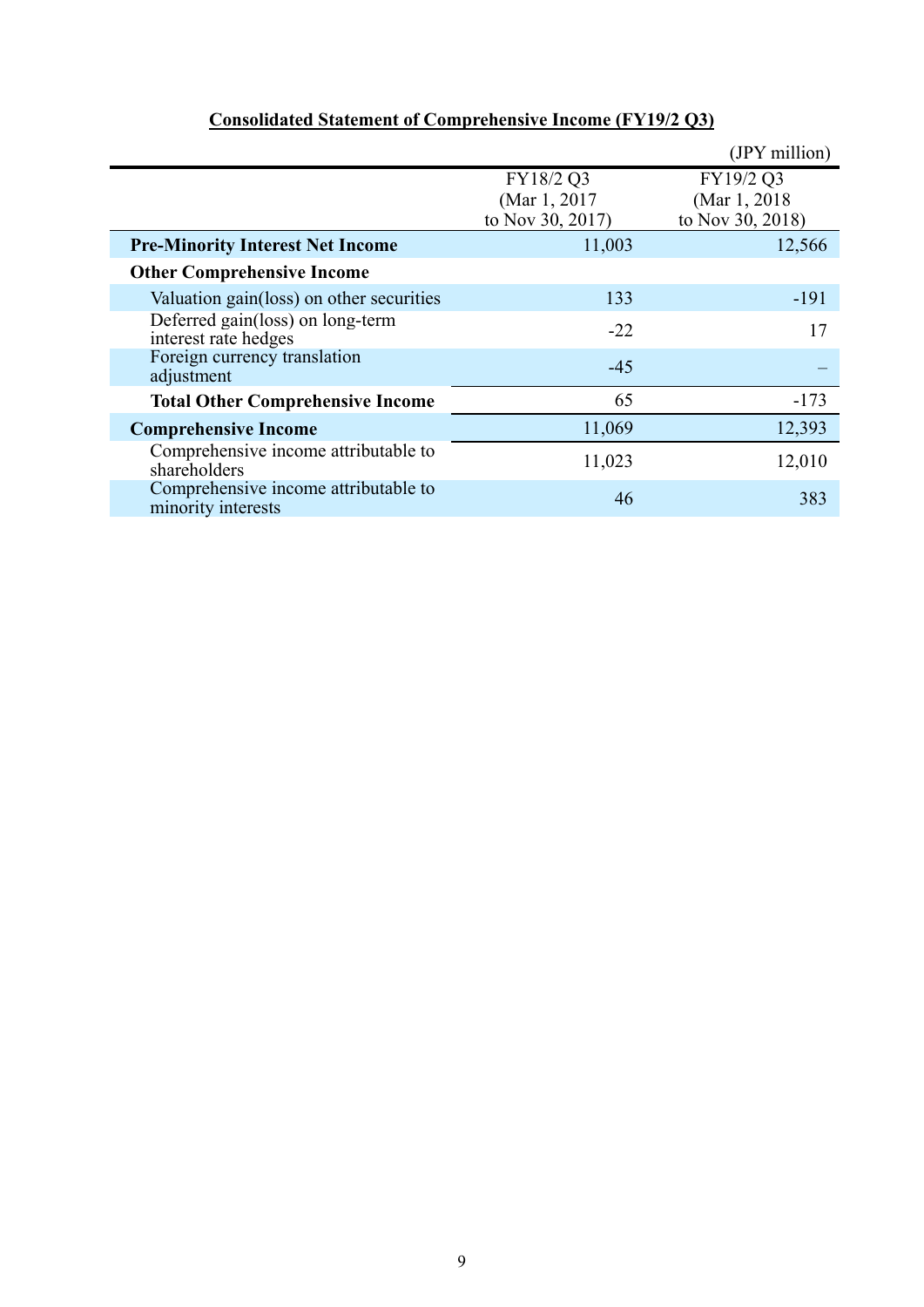|                                                            |                                                | (JPY million)                                  |
|------------------------------------------------------------|------------------------------------------------|------------------------------------------------|
|                                                            | FY18/2 Q3<br>(Sep 1, 2017)<br>to Nov 30, 2017) | FY19/2 Q3<br>(Sep 1, 2018)<br>to Nov 30, 2018) |
| <b>Pre-Minority Interest Net Income</b>                    | 2,093                                          | 6,911                                          |
| <b>Other Comprehensive Income</b>                          |                                                |                                                |
| Valuation gain(loss) on other securities                   | 180                                            | $-84$                                          |
| Deferred gain(loss) on long-term<br>interest rate hedges   | $-5$                                           | 10                                             |
| <b>Total Other Comprehensive Income</b>                    | 174                                            | $-73$                                          |
| <b>Comprehensive Income</b>                                | 2,268                                          | 6,837                                          |
| Comprehensive income attributable to<br>shareholders       | 2,246                                          | 6,501                                          |
| Comprehensive income attributable to<br>minority interests | 21                                             | 336                                            |

# **Consolidated Statement of Comprehensive Income (FY19/2 Q3 Stand-Alone)**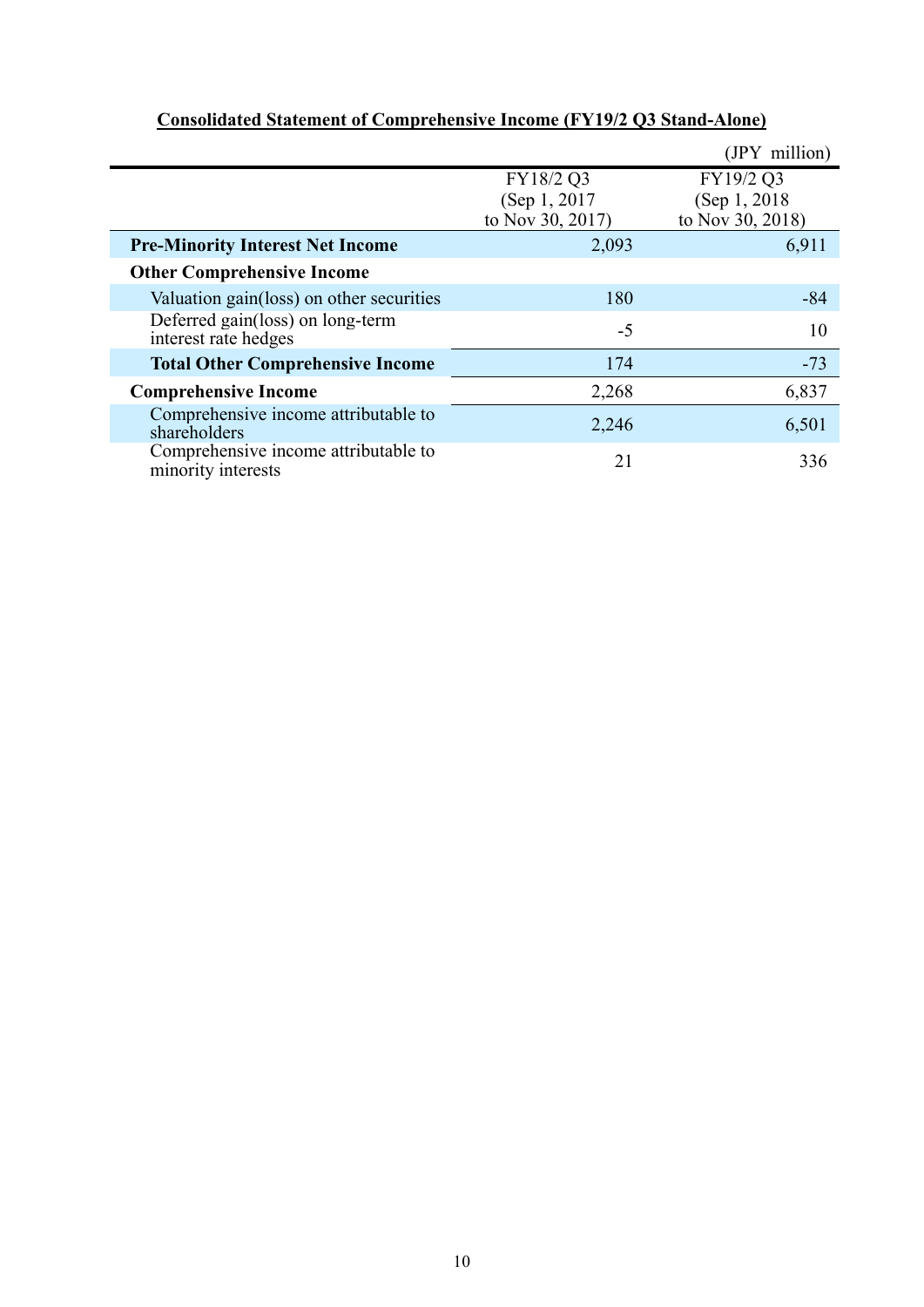|                                                              |                                                | (JPY million)                                  |
|--------------------------------------------------------------|------------------------------------------------|------------------------------------------------|
|                                                              | FY18/2 Q3<br>(Mar 1, 2017)<br>to Nov 30, 2017) | FY19/2 Q3<br>(Mar 1, 2018)<br>to Nov 30, 2018) |
| <b>Cash Flows from Operations:</b>                           |                                                |                                                |
| Pre-Tax Net Income                                           | 15,385                                         | 18,266                                         |
| Depreciation                                                 | 668                                            | 1,217                                          |
| Share-based compensation expenses                            | 168                                            | 155                                            |
| Amortization of goodwill                                     | 76                                             | 140                                            |
| Increase (decrease) in accrued bonuses                       | 290                                            | 461                                            |
| Increase (decrease) in allowance for<br>doubtful accounts    | $-353$                                         | $-25$                                          |
| Interest and dividend income                                 | $-55$                                          | $-65$                                          |
| Interest expense                                             | 1,674                                          | 1,742                                          |
| Loss (gain) on sale of securities<br>investments             |                                                | $-2$                                           |
| Loss (gain) on sale of shares in<br>affiliates               | $-1,221$                                       |                                                |
| Impairment loss                                              | 327                                            |                                                |
| Decrease (increase) in trading notes<br>and receivables      | $-768$                                         | $-343$                                         |
| Decrease (increase) in operational<br>securities investments | 1,598                                          | $-437$                                         |
| Decrease (increase) in real estate for<br>sale               | $-6,834$                                       | $-11,997$                                      |
| Decrease (increase) in power plant for<br>sale               | 996                                            |                                                |
| Decrease (increase) in advances paid                         | 831                                            | $-50$                                          |
| Decrease (increase) in prepaid<br>expenses                   | $-172$                                         | $-304$                                         |
| Decrease (increase) in accounts<br>receivable                | 18                                             | $-228$                                         |
| Decrease (increase) in consumption<br>taxes receivable       | $-115$                                         | 1,024                                          |
| Increase (decrease) in accounts<br>payable                   | $-385$                                         | $-1,265$                                       |
| Increase (decrease) in accrued<br>expenses                   | $-7$                                           | 56                                             |
| Increase (decrease) in deposits<br>received                  | $-209$                                         | 178                                            |
| Increase (decrease) in in security<br>deposits received      | $-167$                                         | $-518$                                         |
| Other                                                        | 1,448                                          | 442                                            |
| <b>Sub-Total</b>                                             | 13,195                                         | 8,444                                          |
| Interest and dividend income received                        | 55                                             | 65                                             |
| Interest expense paid                                        | $-1,668$                                       | $-1,545$                                       |
| Income taxes paid                                            | $-3,581$                                       | $-3,530$                                       |
| Income taxes refunded                                        | 14                                             | 35                                             |
| <b>Net Cash from (Used for)</b><br><b>Operations</b>         | 8,015                                          | 3,469                                          |

## **Consolidated Cash Flow Statement (FY19/2 Q3)**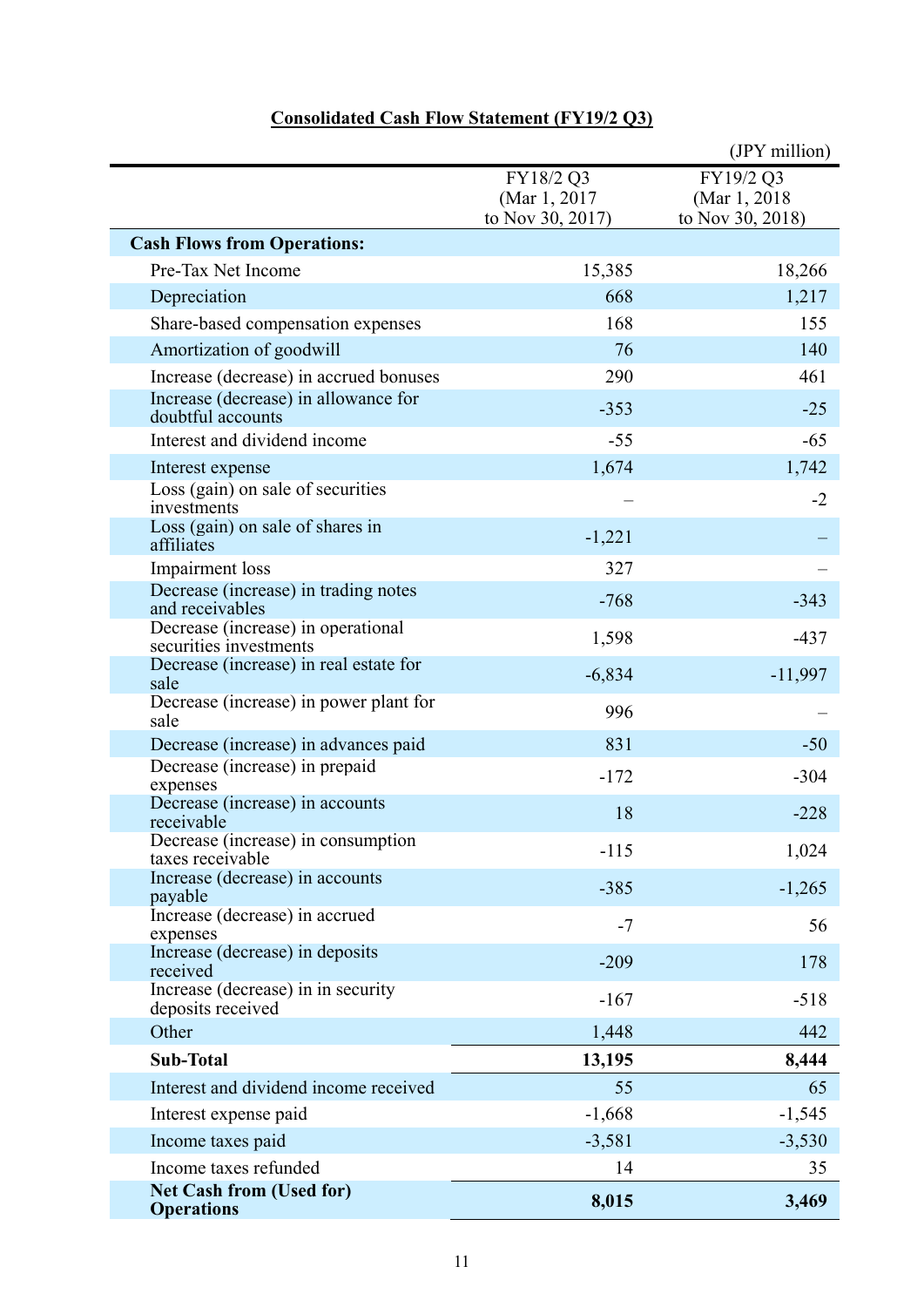|                                                                                   |                                                | (JPY million)                                  |
|-----------------------------------------------------------------------------------|------------------------------------------------|------------------------------------------------|
|                                                                                   | FY18/2 Q3<br>(Mar 1, 2017)<br>to Nov 30, 2017) | FY19/2 Q3<br>(Mar 1, 2018)<br>to Nov 30, 2018) |
| <b>Cash Flows from Investments:</b>                                               |                                                |                                                |
| Payments into time deposits                                                       | $-3$                                           | $-63$                                          |
| Redemptions of time deposits                                                      |                                                | 1,010                                          |
| Payments for securities investments                                               | $-139$                                         | $-466$                                         |
| Proceeds from sale of securities<br>investments                                   |                                                | 32                                             |
| Acquisition of property, plant, and<br>equipment                                  | $-2,503$                                       | $-12,130$                                      |
| Acquisition of intangible assets                                                  | $-75$                                          | $-374$                                         |
| Payments of SPC capital contributions                                             | $-28$                                          |                                                |
| Redemptions of SPC capital<br>contributions                                       |                                                | 32                                             |
| Payments of security deposits                                                     | $-36$                                          | $-15$                                          |
| Redemptions of security deposits                                                  |                                                |                                                |
| Acquisition of subsidiary shares<br>resulting in change of consolidation<br>scope | $-2,635$                                       |                                                |
| Sale of subsidiary shares resulting in<br>change of consolidation scope           | 2,096                                          |                                                |
| Other                                                                             | $-16$                                          | $-168$                                         |
| <b>Net Cash from (Used for)</b><br><b>Investments</b>                             | $-3,342$                                       | $-12,142$                                      |
| <b>Cash Flows from Financing:</b>                                                 |                                                |                                                |
| Net increase (decrease) in short-term<br>loans                                    | 1,494                                          | 5,053                                          |
| Net increase (decrease) in short-term<br>non-recourse loans                       | $-611$                                         |                                                |
| Proceeds from issuance of bonds                                                   |                                                | 69                                             |
| Repayment of maturing bond principal<br>to bondholders                            | $-56$                                          | $-56$                                          |
| Redemption of non-recourse bonds                                                  | $-100$                                         |                                                |
| Proceeds from long-term loans                                                     | 31,418                                         | 40,153                                         |
| Repayment of long-term loans                                                      | $-11,499$                                      | $-13,606$                                      |
| Proceeds from long-term non-recourse<br>loans                                     | 2,200                                          | 3,500                                          |
| Repayment of long-term non-recourse<br>loans                                      | $-16,744$                                      | $-15,478$                                      |
| Proceeds from employee exercise of<br>stock options                               | 54                                             | 122                                            |
| Share buyback                                                                     | $-2,999$                                       | $-2,849$                                       |
| Proceeds from share issuance to non-<br>controlling shareholders                  |                                                | 90                                             |
|                                                                                   |                                                |                                                |
| Dividends paid                                                                    | $-2,508$                                       | $-2,971$                                       |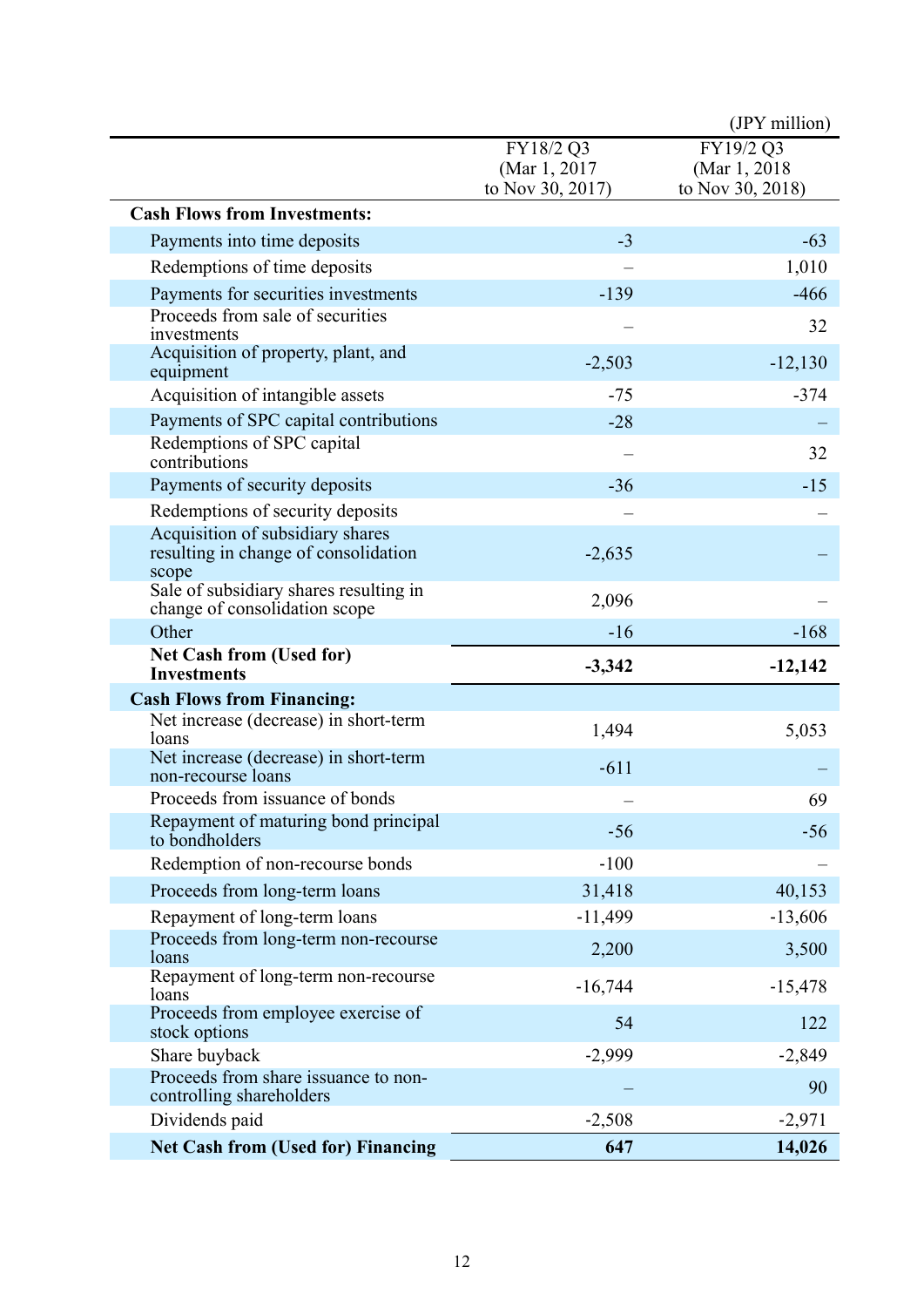|                                                                                                  |                                      | (JPY million) |
|--------------------------------------------------------------------------------------------------|--------------------------------------|---------------|
|                                                                                                  | FY18/2 Q3                            | FY19/2 Q3     |
|                                                                                                  | (Mar 1, 2017                         | (Mar 1, 2018) |
|                                                                                                  | to Nov 30, 2017)<br>to Nov 30, 2018) |               |
| <b>Effect of Exchange Rate Change on</b><br><b>Cash and Cash Equivalents</b>                     | $-2$                                 |               |
| <b>Increase (Decrease) in Cash and</b><br><b>Cash Equivalents</b>                                | 5,317                                | 5,352         |
| <b>Cash and Cash Equivalents at</b><br><b>Beginning of Period</b>                                | 41,369                               | 39,365        |
| <b>Cash and Cash Equivalents</b><br><b>Resulting from Exclusion from</b><br><b>Consolidation</b> | $-828$                               | $-4,843$      |
| <b>Cash and Cash Equivalents at End</b><br>of Period                                             | 45,858                               | 39,874        |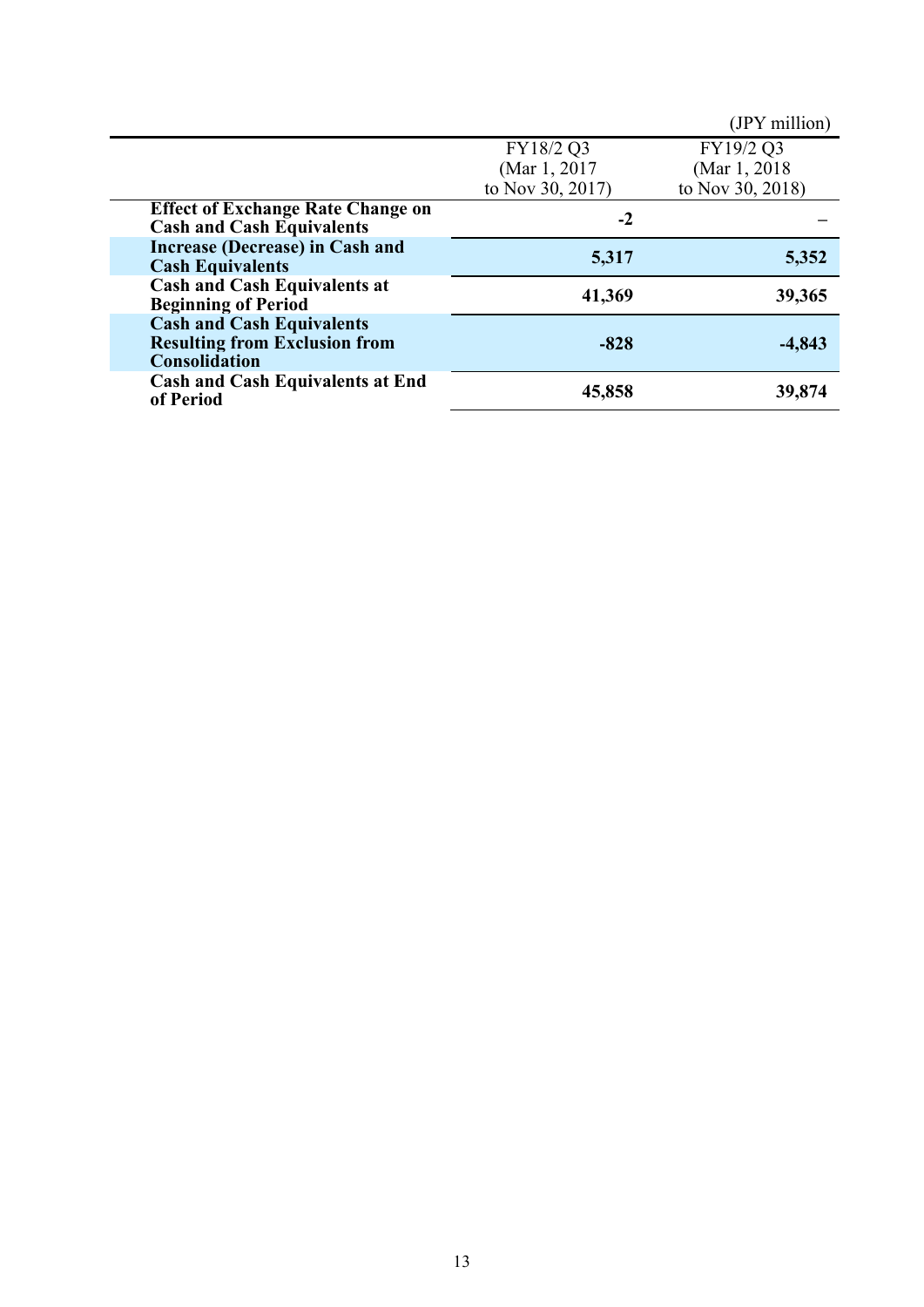|                                                              |                                                 | (JPY million)                                   |
|--------------------------------------------------------------|-------------------------------------------------|-------------------------------------------------|
|                                                              | FY18/2 Q3<br>(Sept 1, 2017)<br>to Nov 30, 2017) | FY19/2 Q3<br>(Sept 1, 2018)<br>to Nov 30, 2018) |
| <b>Cash Flows from Operations:</b>                           |                                                 |                                                 |
| Pre-Tax Net Income                                           | 2,613                                           | 9,970                                           |
| Depreciation                                                 | 309                                             | 422                                             |
| Share-based compensation expenses                            | 57                                              | 47                                              |
| Amortization of goodwill                                     | 25                                              | 46                                              |
| Increase (decrease) in accrued bonuses                       | 142                                             | 212                                             |
| Increase (decrease) in allowance for<br>doubtful accounts    |                                                 |                                                 |
| Interest and dividend income                                 | $-25$                                           | $-34$                                           |
| Interest expense                                             | 563                                             | 602                                             |
| Impairment loss                                              | 327                                             |                                                 |
| Decrease (increase) in trading notes<br>and receivables      | $-606$                                          | 109                                             |
| Decrease (increase) in operational<br>securities investments | $\overline{4}$                                  | $-12$                                           |
| Decrease (increase) in real estate for<br>sale               | $-5,196$                                        | 4,135                                           |
| Decrease (increase) in advances paid                         | $-148$                                          | 19                                              |
| Decrease (increase) in prepaid                               | $-42$                                           | $-206$                                          |
| expenses<br>Decrease (increase) in accounts                  |                                                 |                                                 |
| receivable                                                   | $-2$                                            | $-171$                                          |
| Decrease (increase) in consumption<br>taxes receivable       | $-891$                                          | 75                                              |
| Increase (decrease) in accounts<br>payable                   | 157                                             | $-672$                                          |
| Increase (decrease) in accrued<br>expenses                   | $-41$                                           | 28                                              |
| Increase (decrease) in deposits<br>received                  | $-170$                                          | $-209$                                          |
| Increase (decrease) in security deposits<br>received         | $-31$                                           | 177                                             |
| Other                                                        | 1,008                                           | 420                                             |
| <b>Sub-Total</b>                                             | $-1,948$                                        | 14,961                                          |
| Interest and dividend income received                        | 25                                              | 34                                              |
| Interest expense paid                                        | $-493$                                          | $-504$                                          |
| Income taxes paid                                            | $-1,225$                                        | $-722$                                          |
| Income taxes refunded                                        |                                                 | 33                                              |
| <b>Net Cash from (Used for)</b><br><b>Operations</b>         | $-3,641$                                        | 13,803                                          |

## **Consolidated Cash Flow Statement (FY19/2 Q3 Stand-Alone)**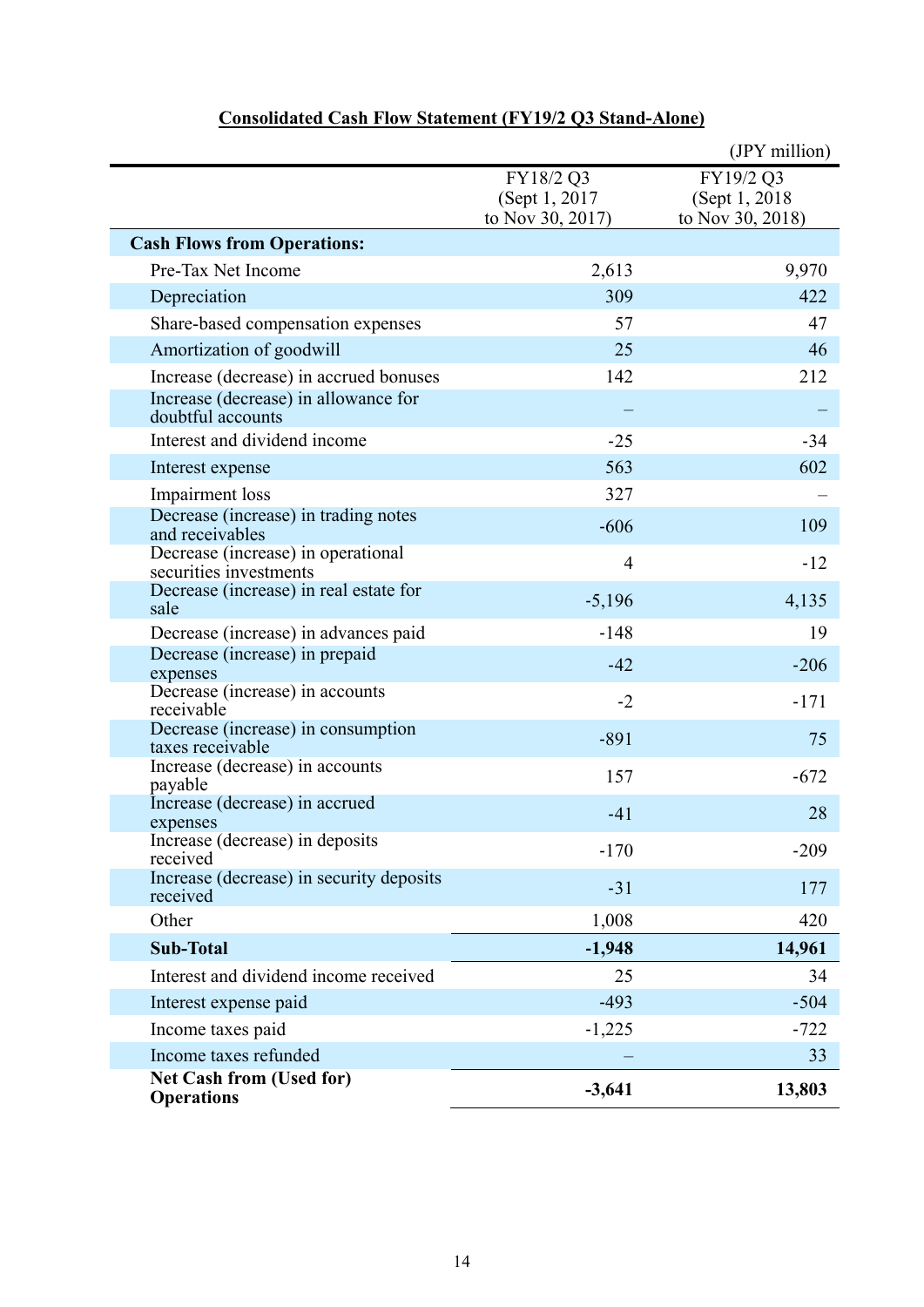|                                                                                           |                                                 | (JPY million)                                   |
|-------------------------------------------------------------------------------------------|-------------------------------------------------|-------------------------------------------------|
|                                                                                           | FY18/2 Q3<br>(Sept 1, 2017)<br>to Nov 30, 2017) | FY19/2 Q3<br>(Sept 1, 2018)<br>to Nov 30, 2018) |
| <b>Cash Flows from Investments:</b>                                                       |                                                 |                                                 |
| Payments into time deposits                                                               | $-3$                                            | $-5$                                            |
| Redemptions of time deposits                                                              |                                                 | 1,000                                           |
| Payments for securities investments                                                       | $-110$                                          | $-440$                                          |
| Acquisition of property, plant, and<br>equipment                                          | $-1,386$                                        | $-9,089$                                        |
| Acquisition of intangible assets                                                          | $-67$                                           | $-15$                                           |
| Payments of SPC capital contributions                                                     | $-9$                                            |                                                 |
| Payments of security deposits                                                             | $-25$                                           |                                                 |
| Redemptions of security deposits                                                          |                                                 |                                                 |
| Acquisition of subsidiary shares<br>resulting in change of consolidation<br>scope         | $-1,182$                                        |                                                 |
| Other                                                                                     |                                                 | $\overline{7}$                                  |
| <b>Net Cash from (Used for)</b><br><b>Investments</b>                                     | $-2,786$                                        | $-8,542$                                        |
| <b>Cash Flows from Financing:</b>                                                         |                                                 |                                                 |
| Net increase (decrease) in short-term<br>loans                                            | 406                                             | $-889$                                          |
| Proceeds from issuance of bonds                                                           |                                                 | 69                                              |
| Redemption of non-recourse bonds                                                          | $-100$                                          |                                                 |
| Proceeds from long-term loans                                                             | 9,154                                           | 15,297                                          |
| Repayment of long-term loans                                                              | $-3,806$                                        | $-8,941$                                        |
| Repayment of long-term non-recourse<br>loans                                              | $-1,008$                                        | $-4,628$                                        |
| Proceeds from employee exercise of                                                        | 46                                              | 1                                               |
| stock options                                                                             |                                                 |                                                 |
| Share buyback<br>Proceeds from share issuance to non-                                     | $-1,499$                                        | $-2,849$                                        |
| controlling shareholders                                                                  |                                                 | 90                                              |
| Dividends paid                                                                            | $-1$                                            |                                                 |
| <b>Net Cash from (Used for) Financing</b>                                                 | 3,191                                           | $-1,850$                                        |
| <b>Effect of Exchange Rate Change on</b><br><b>Cash and Cash Equivalents</b>              |                                                 |                                                 |
| Increase (Decrease) in Cash and<br><b>Cash Equivalents</b>                                | $-3,236$                                        | 3,410                                           |
| <b>Cash and Cash Equivalents at</b><br><b>Beginning of Period</b>                         | 49,141                                          | 40,487                                          |
| <b>Cash and Cash Equivalents</b><br><b>Resulting from Exclusion from</b><br>Consolidation | $-47$                                           | $-4,023$                                        |
| <b>Cash and Cash Equivalents at End</b><br>of Period                                      | 45,858                                          | 39,874                                          |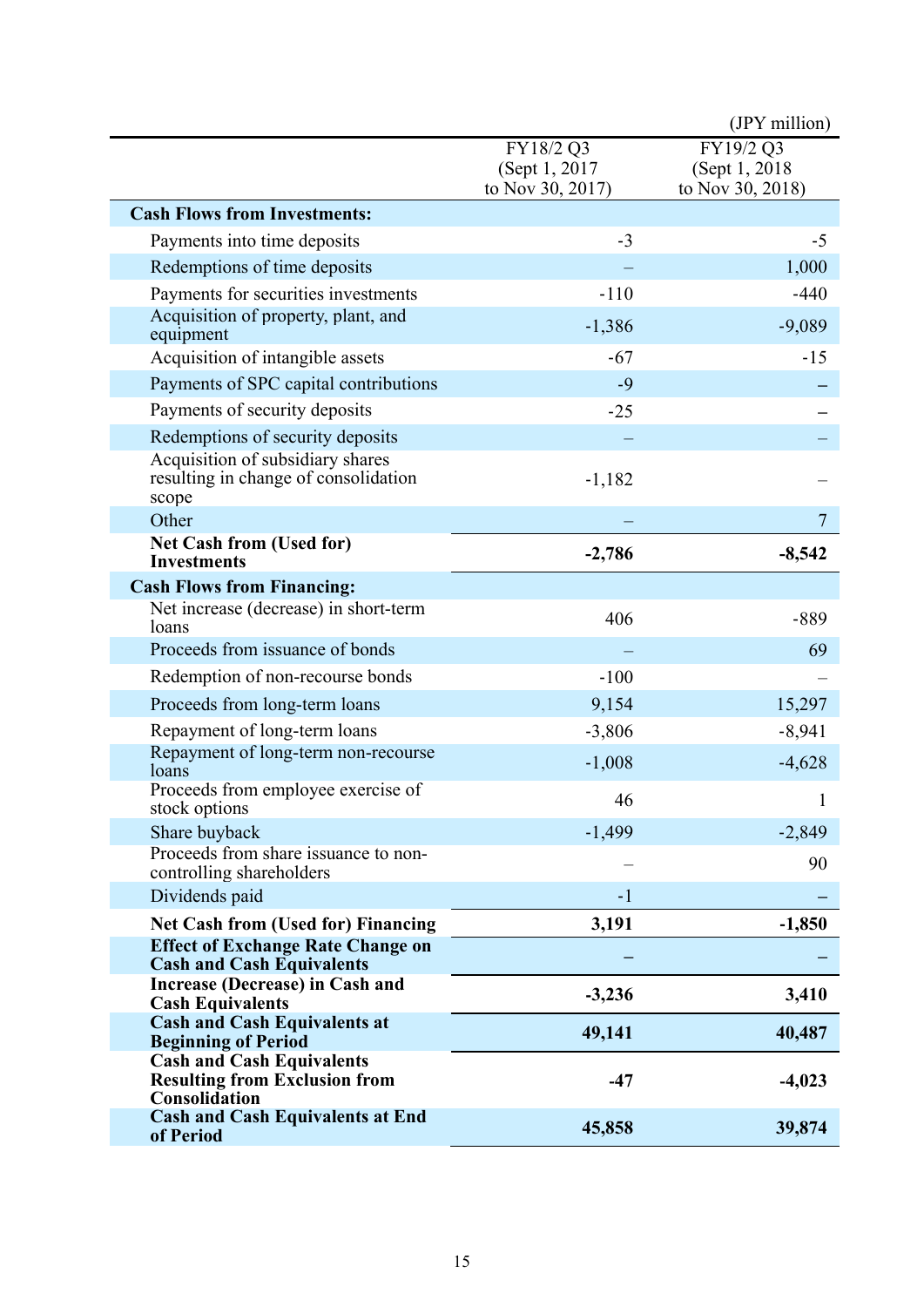|                                                                                                                                          |                     | (IVIAL 1, 2010 W INOV 30, 2010) |                 |         |                         | $(3rT_1$ muniqui                                 |
|------------------------------------------------------------------------------------------------------------------------------------------|---------------------|---------------------------------|-----------------|---------|-------------------------|--------------------------------------------------|
|                                                                                                                                          | Segment             |                                 |                 |         |                         |                                                  |
|                                                                                                                                          | Asset<br>Management | Value-Add                       | Clean<br>Energy | Total   | Adjustment <sup>2</sup> | Amount<br>Recorded in<br>Financial<br>Statements |
| Revenue                                                                                                                                  |                     |                                 |                 |         |                         |                                                  |
| Revenue from<br>External<br>Customers                                                                                                    | 1,773               | 53,508                          | 2,999           | 58,282  |                         | 58,282                                           |
| Inter-Segment<br>Activities or<br>Reclassifications                                                                                      | 800                 | 1                               |                 | 801     | $-801$                  |                                                  |
| Total                                                                                                                                    | 2,574               | 53,509                          | 2,999           | 59,083  | $-801$                  | 58,282                                           |
| Segment $P\&L^1$                                                                                                                         | 1,571               | 17,761                          | 1,253           | 20,586  | $-32$                   | 20,553                                           |
| Segment P&L<br>Details <sup>1</sup>                                                                                                      |                     |                                 |                 |         |                         |                                                  |
| <b>Stock Earnings</b><br>(Rental Income,<br>Base AM Fees,<br>FIT Solar Power<br>Earnings, etc.)                                          | 1,345               | 7,477                           | 1,253           | 10,076  |                         |                                                  |
| <b>Flow Earnings</b><br>(Profits on Value-<br>Add Real Estate<br>Sales, Profits on<br>Solar Power Plant<br>Sales, Spot AM<br>Fees, etc.) | 225                 | 10,284                          |                 | 10,509  |                         |                                                  |
| <b>Segment Assets</b>                                                                                                                    | 1,923               | 267,906                         | 27,733          | 297,563 | 26,630                  | 324,193                                          |
| Other                                                                                                                                    |                     |                                 |                 |         |                         |                                                  |
| Depreciation                                                                                                                             |                     | 413                             | 787             | 1,200   | 16                      | 1,217                                            |
| Increase in<br>Property, Plant,<br>and Equipment<br>and Intangible<br>Assets                                                             |                     | 10,081                          | 2,441           | 12,523  | $-175$                  | 12,347                                           |

#### **Revenue, P&L, and Assets by Segment (Current FY19/2 Q3)**  (Mar 1, 2018 to Nov 30, 2018) (JPY million)

<sup>1</sup> Segment P&L is on an Operating Profit basis.

<sup>&</sup>lt;sup>2</sup> The Adjustment to Segment P&L (-JPY 32 million) reflects transaction eliminations and corporate expenses that were not allocated to the segments. The Adjustment to Segment Assets (JPY 26,630 million) reflects corporate assets, such as cash and cash equivalents, that were not allocated to the segments. The Adjustment to Depreciation (JPY 16 million) reflects depreciation of corporate assets that were not allocated to the segments. The Adjustment to Increase in Property, Plant, and Equipment and Intangible Assets (-JPY 175 million) reflects corporate assets that were not allocated to the segments.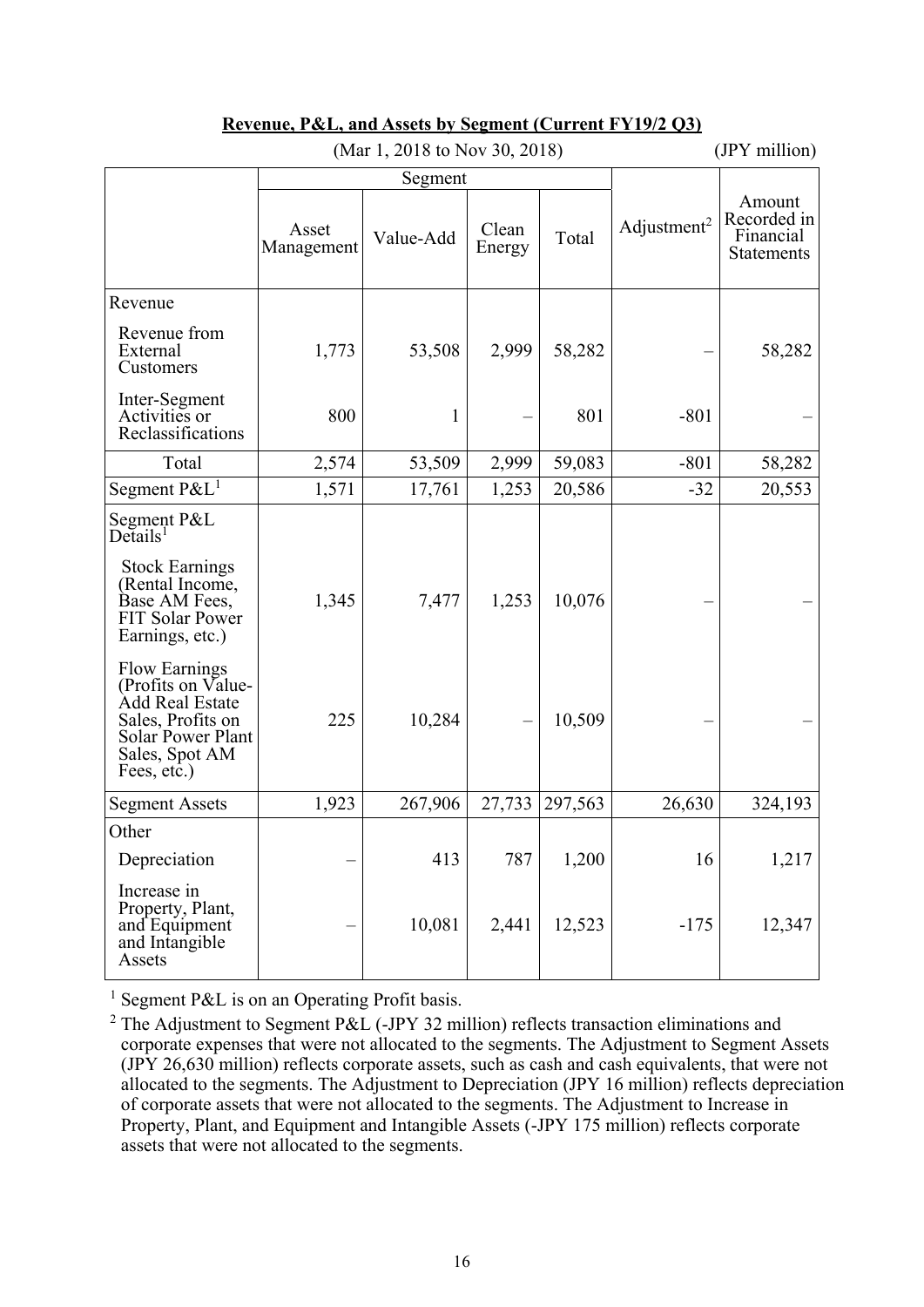|                                                                                                                                          | (Mar 1, 2017 to Nov 30, 2017) |              |                 |         | (JPY million)                         |                                   |
|------------------------------------------------------------------------------------------------------------------------------------------|-------------------------------|--------------|-----------------|---------|---------------------------------------|-----------------------------------|
|                                                                                                                                          |                               | Segment      |                 |         |                                       |                                   |
|                                                                                                                                          | Asset<br>Management           | Value-Add    | Clean<br>Energy | Total   | Adjustment <sup>2,3</sup> Recorded in | Amount<br>Financial<br>Statements |
| Revenue                                                                                                                                  |                               |              |                 |         |                                       |                                   |
| Revenue from<br>External<br>Customers                                                                                                    | 1,911                         | 39,894       | 2,843           | 44,649  | 106                                   | 44,755                            |
| Inter-Segment<br>Activities or<br>Reclassifications                                                                                      | 771                           | $\mathbf{1}$ |                 | 772     | $-772$                                |                                   |
| Total                                                                                                                                    | 2,682                         | 39,895       | 2,843           | 45,421  | $-666$                                | 44,755                            |
| Segment $P\&L^1$                                                                                                                         | 1,592                         | 14,258       | 764             | 16,615  | $-74$                                 | 16,541                            |
| Segment P&L<br>$De$ tails <sup>1</sup>                                                                                                   |                               |              |                 |         |                                       |                                   |
| <b>Stock Earnings</b><br>(Rental Income,<br>Base AM Fees,<br>FIT Solar Power<br>Earnings, etc.)                                          | 1,254                         | 6,473        | 452             | 8,180   |                                       |                                   |
| <b>Flow Earnings</b><br>(Profits on Value-<br>Add Real Estate<br>Sales, Profits on<br>Solar Power Plant<br>Sales, Spot AM<br>Fees, etc.) | 338                           | 7,784        | 312             | 8,435   |                                       |                                   |
| <b>Segment Assets</b>                                                                                                                    | 2,014                         | 245,261      | 24,523          | 271,799 | 28,904                                | 300,703                           |
| Other                                                                                                                                    |                               |              |                 |         |                                       |                                   |
| Depreciation                                                                                                                             |                               | 263          | 386             | 649     | 18                                    | 668                               |
| Impairment loss                                                                                                                          |                               | 327          |                 | 327     |                                       | 327                               |
| Increase in<br>Property, Plant,<br>and Equipment<br>and Intangible<br>Assets                                                             |                               | 7,193        | 2,394           | 9,588   | 79                                    | 9,668                             |

## **Revenue, P&L, and Assets by Segment (Previous FY18/2 Q3)**

<sup>1</sup> Segment P&L is on an Operating Profit basis.

<sup>2</sup> Other segment eliminated and data restated for consistency with FY19/2 per note on page 3.  $3$  The Adjustment to Segment P&L (-JPY 74 million) reflects transaction eliminations and corporate expenses that were not allocated to the segments. The Adjustment to Segment Assets (JPY 28,904 million) reflects corporate assets, such as cash and cash equivalents, that were not allocated to the segments. The Adjustment to Depreciation (JPY 18 million) reflects depreciation of corporate assets that were not allocated to the segments. The Adjustment to Increase in Property, Plant, and Equipment and Intangible Assets (JPY 79 million) reflects corporate assets that were not allocated to the segments.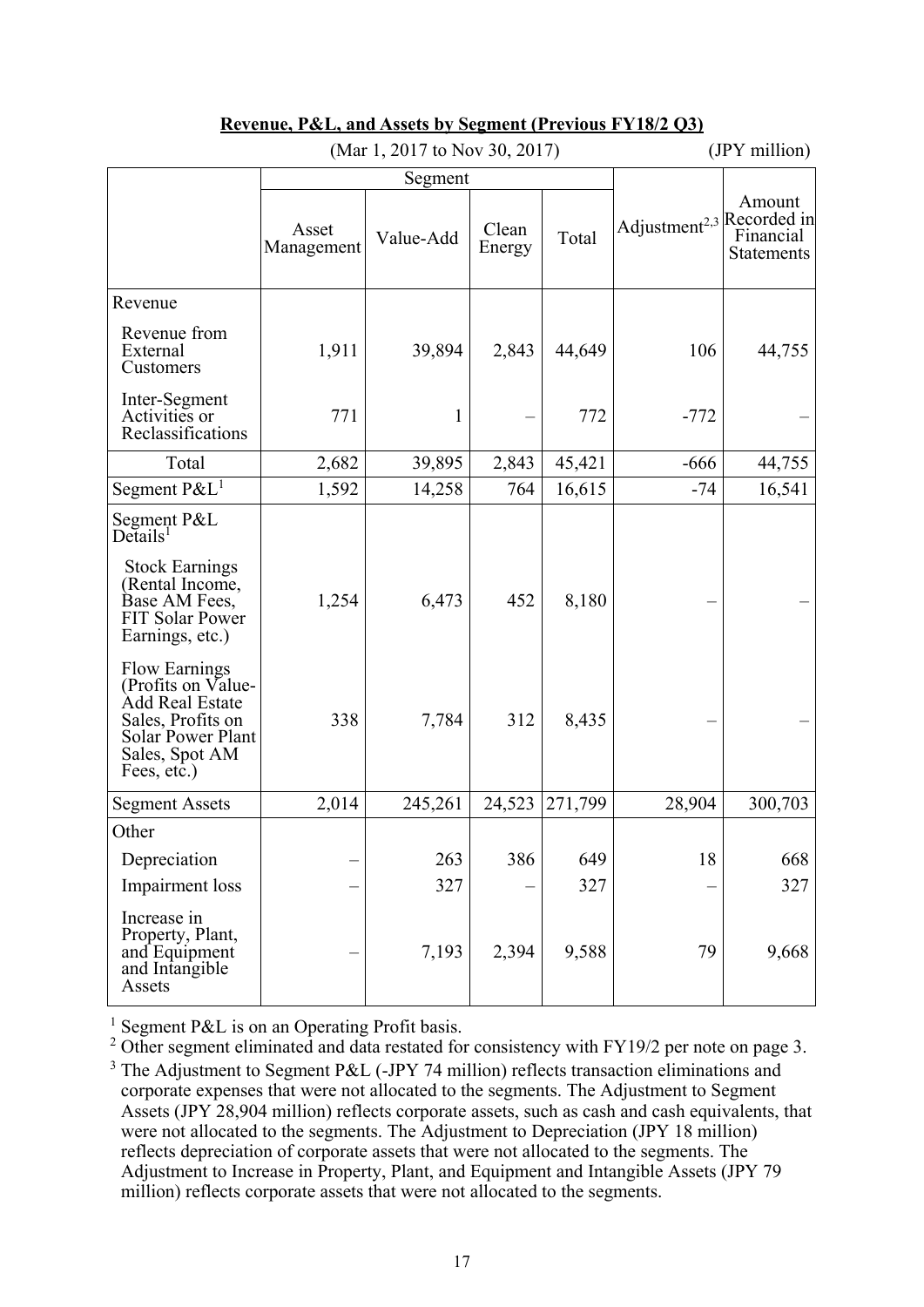|                                                                                                                                          |                     | (Sep 1, 2018 to Nov 30, 2018) | (JPY million)   |         |                         |                                                  |
|------------------------------------------------------------------------------------------------------------------------------------------|---------------------|-------------------------------|-----------------|---------|-------------------------|--------------------------------------------------|
|                                                                                                                                          |                     | Segment                       |                 |         |                         |                                                  |
|                                                                                                                                          | Asset<br>Management | Value-Add                     | Clean<br>Energy | Total   | Adjustment <sup>2</sup> | Amount<br>Recorded in<br>Financial<br>Statements |
| Revenue                                                                                                                                  |                     |                               |                 |         |                         |                                                  |
| Revenue from<br>External<br>Customers                                                                                                    | 570                 | 30,755                        | 872             | 32,198  |                         | 32,198                                           |
| Inter-Segment<br>Activities or<br>Reclassifications                                                                                      | 331                 |                               |                 | 331     | $-331$                  |                                                  |
| Total                                                                                                                                    | 901                 | 30,756                        | 872             | 32,529  | $-331$                  | 32,198                                           |
| Segment P&L <sup>1</sup>                                                                                                                 | 558                 | 10,141                        | 284             | 10,983  | $-12$                   | 10,971                                           |
| Segment P&L<br>$De\check{t}$ ails <sup>1</sup>                                                                                           |                     |                               |                 |         |                         |                                                  |
| <b>Stock Earnings</b><br>(Rental Income,<br>Base AM Fees,<br>FIT Solar Power<br>Earnings, etc.)                                          | 432                 | 2,924                         | 284             | 3,640   |                         |                                                  |
| <b>Flow Earnings</b><br>(Profits on Value-<br>Add Real Estate<br>Sales, Profits on<br>Solar Power Plant<br>Sales, Spot AM<br>Fees, etc.) | 126                 | 7,217                         |                 | 7,343   |                         |                                                  |
| <b>Segment Assets</b>                                                                                                                    | 1,923               | 267,906                       | 27,733          | 297,563 | 26,630                  | 324,193                                          |
| Other                                                                                                                                    |                     |                               |                 |         |                         |                                                  |
| Depreciation                                                                                                                             |                     | 153                           | 262             | 415     | 6                       | 422                                              |
| Increase in<br>Property, Plant,<br>and Equipment<br>and Intangible<br>Assets                                                             |                     | 8,022                         | 1,461           | 9,483   | $-220$                  | 9,262                                            |

### **Revenue, P&L, and Assets by Segment (Current FY19/2 Q3 Stand-Alone)**

<sup>1</sup> Segment P&L is on an Operating Profit basis.

<sup>&</sup>lt;sup>2</sup> The Adjustment to Segment P&L (-JPY 12 million) reflects transaction eliminations and corporate expenses that were not allocated to the segments. The Adjustment to Segment Assets (JPY 26,630 million) reflects corporate assets, such as cash and cash equivalents, that were not allocated to the segments. The Adjustment to Depreciation (JPY 6 million) reflects depreciation of corporate assets that were not allocated to the segments. The Adjustment to Increase in Property, Plant, and Equipment and Intangible Assets (-JPY 220 million) reflects corporate assets that were not allocated to the segments.